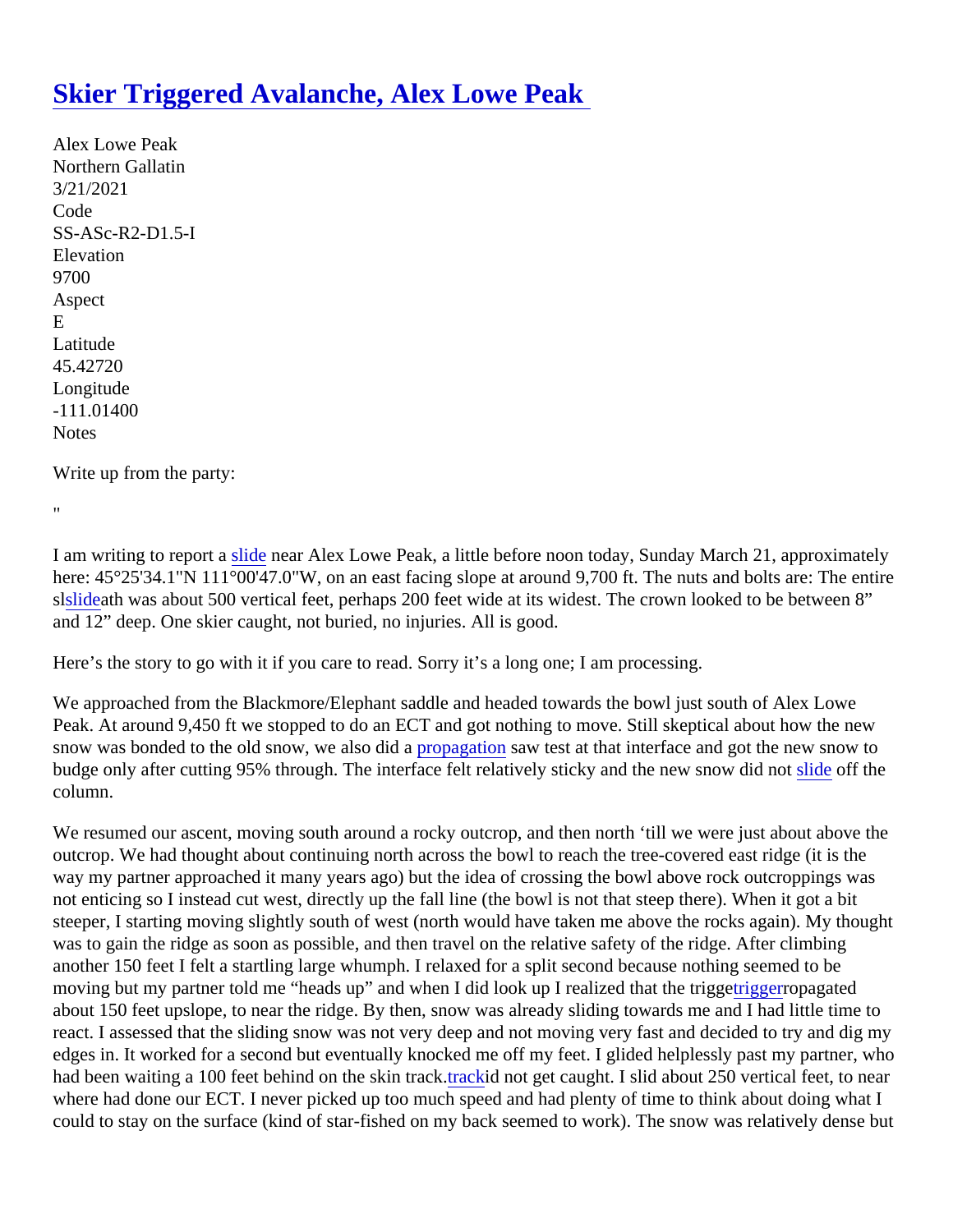not cohesive. When the sluff started to slow down to a stop I stood up as tall as I could to hopefully keep my head above snow. Turns out it never got higher than my thighs and I was able to get out with little effort. Ther is an annotated picture below.

In trying to analyze what we did right and/or wrong I believe that our biggest mistake was to underestimate th effect of [wind loading](https://www.mtavalanche.com/taxonomy/term/325) near the ridge, and the fact that the new/old snow interface could be (was) vastly different 250 feet higher in elevation. Ironically, last week after touring in Beehive I personally reported isolated wind slabs, which maybe what got me today. My partner expressed that for him, it was the failure to factor in the "n snow," having been lulled into a misguided sense that we have now transitioned into spring skiing with a hard settled base. The fact that we do not share the same view may be an indication that we are not communicating well as we should. Anyhow, what I think we did right was to be continually assessing the "what-ifs" as we were choosing our line of ascent. I think it is what saved us from any serious consequences. I basically slid down th hill on a giant snow couch until I came to a stop. Still, it was an unsettling experience.

Incidentally, on our way out we watched two skiers climbing to the top of a gully on the SE face of Blackmore which made me nervous. When I looked up again 5 minutes later, the gully had slid. Luckily, based on their tracks it looks like they triggered it from the top without getting caught and then skied it. The first skier was already at the bottom and the second was on his way down. Maybe you will get a report from that in your mailbox too."

Number of slides 1 Number caught 1 Number buried 0 Number killed  $\Omega$ Avalanche Type Soft slab avalanche **Trigger Skier** Trigger Modifier c-A controlled or intentional release by the indicated trigger R size 2 D size 1.5 Bed Surface I - Interface between new and old snow Problem Type New Snow Slab Thickness 10.0 inches Vertical Fall 500ft Slab Width 200.00ft Images [Skier Triggered Avalanche - Map, Alex Lowe P](https://www.mtavalanche.com/images/21/skier-triggered-avalanche-map-alex-lowe-peak)eak [Skier Triggered Avalanche, Alex Lowe Pe](https://www.mtavalanche.com/images/21/skier-triggered-avalanche-alex-lowe-peak)ak